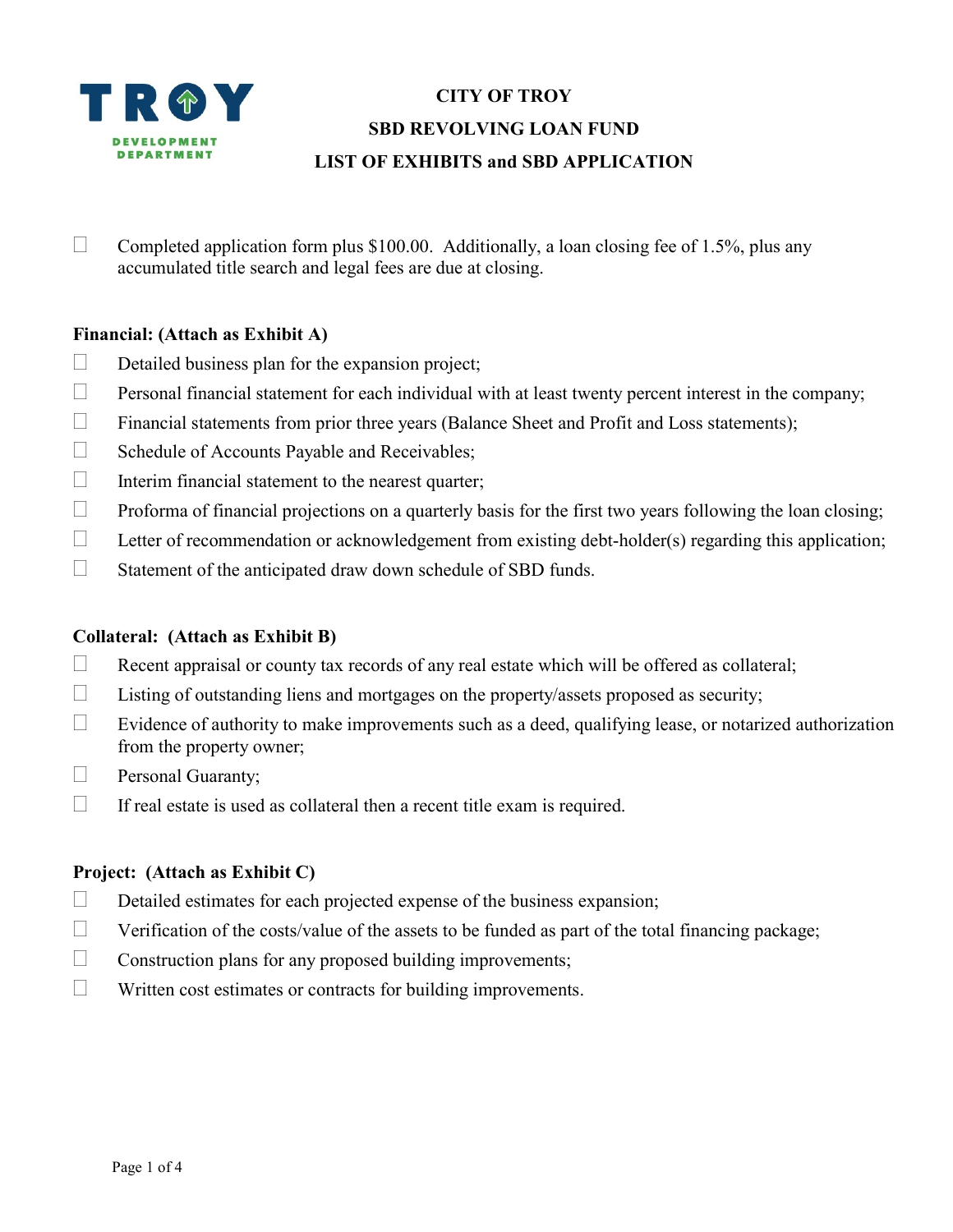

# City of Troy, Ohio Small Business Development Revolving Loan Fund Application

|                                          | Name                                    |                                                                         | Phone Number                     | Fax Number                        |                     |
|------------------------------------------|-----------------------------------------|-------------------------------------------------------------------------|----------------------------------|-----------------------------------|---------------------|
|                                          |                                         | Email Address                                                           |                                  |                                   | Federal I.D.#:      |
| <b>BUSINESS:</b>                         |                                         |                                                                         |                                  |                                   |                     |
| (Borrower Name)                          | Name                                    |                                                                         |                                  | <b>Phone Number</b><br>Fax Number |                     |
|                                          |                                         | <b>Email Address</b>                                                    |                                  |                                   | Federal I.D.#:      |
| <b>CURRENT ADDRESS</b>                   |                                         |                                                                         |                                  |                                   |                     |
|                                          | Street                                  | City                                                                    |                                  | State                             | Zip Code            |
| <b>NEW ADDRESS</b><br>(if relocating):   |                                         |                                                                         |                                  |                                   |                     |
|                                          | Street                                  | City                                                                    |                                  | State                             | Zip Code            |
| <b>TYPE OF BUSINESS:</b>                 | □ PARTNERSHIP<br><b>SOLE PROPRIETOR</b> | <b>S CORPORATION</b><br><b>C CORPORATION</b>                            | <b>LIMITED LIABILITY COMPANY</b> |                                   |                     |
|                                          |                                         | NAMES AND ADDRESSES OF OTHER OWNERS WITH 5% OR MORE OWNERSHIP INTEREST: |                                  |                                   |                     |
| Name                                     | Address                                 | $\overline{C}$ ity                                                      | State                            | Zip Code                          | <b>Phone Number</b> |
|                                          | Address                                 | City                                                                    | State                            | Zip Code                          | Phone Number        |
| Name                                     |                                         |                                                                         |                                  |                                   |                     |
| Name                                     | Address                                 | City                                                                    | State                            | Zip Code                          | Phone Number        |
| <b>Description Of Current Operation:</b> |                                         |                                                                         |                                  |                                   |                     |
|                                          |                                         |                                                                         |                                  |                                   |                     |
|                                          |                                         |                                                                         |                                  |                                   |                     |
|                                          |                                         |                                                                         |                                  |                                   |                     |
| <b>Description Of Proposed Project</b>   |                                         |                                                                         |                                  |                                   |                     |
|                                          |                                         |                                                                         |                                  |                                   |                     |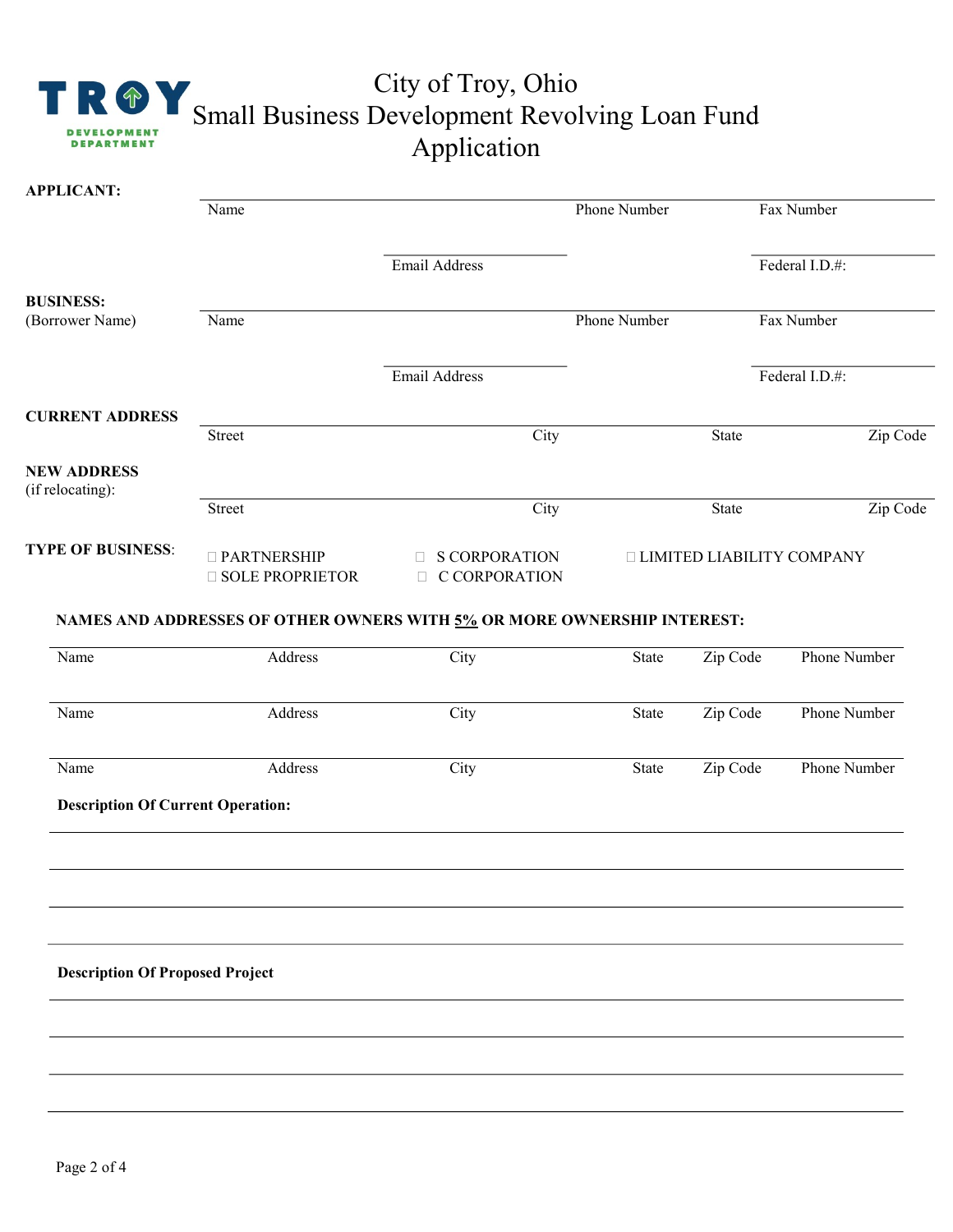## FINANCIAL PACKAGE REQUESTED: All applicants MUST provide 10% of the SBD Loan Amount.

| <b>SOURCES</b>          |              | AMOUNT $(S)$ | <b>USES</b> |
|-------------------------|--------------|--------------|-------------|
| SBD Loan Requested:     |              |              |             |
| <b>Equity Provided:</b> |              |              |             |
| Other Loans:            | Bank:        |              |             |
|                         | Bank L.O.C.: |              |             |
|                         | Supplier:    |              |             |
|                         | Other:       |              |             |
|                         | TOTAL:       |              |             |

# INDICATE THE STATUS OF OTHER FINANCING AND WHEN IT WILL BE AVAILABLE:

| LENDER:              |      |         |          |                     |
|----------------------|------|---------|----------|---------------------|
| DATE:                | Name | Address | Contact  | <b>Phone Number</b> |
| LENDER:              |      |         |          |                     |
| DATE:                | Name | Address | Contact  | Phone Number        |
| <b>CURRENT DEBT:</b> |      |         |          |                     |
| LENDER:              |      |         |          |                     |
|                      | Name | Address | Contact  | Phone Number        |
|                      |      | Term:   | Payment: |                     |
|                      |      |         |          |                     |
| LENDER:              |      |         |          |                     |
|                      | Name | Address | Contact  | <b>Phone Number</b> |
|                      |      | Term:   | Payment: |                     |
|                      |      |         |          |                     |
| LENDER:              |      |         |          |                     |
|                      | Name | Address | Contact  | Phone Number        |
|                      |      | Term:   | Payment: |                     |
|                      |      |         |          |                     |
| LENDER:              |      |         |          |                     |
|                      | Name | Address | Contact  | Phone Number        |
|                      |      | Term:   | Payment: |                     |
| Remaining Balance:   |      |         |          |                     |